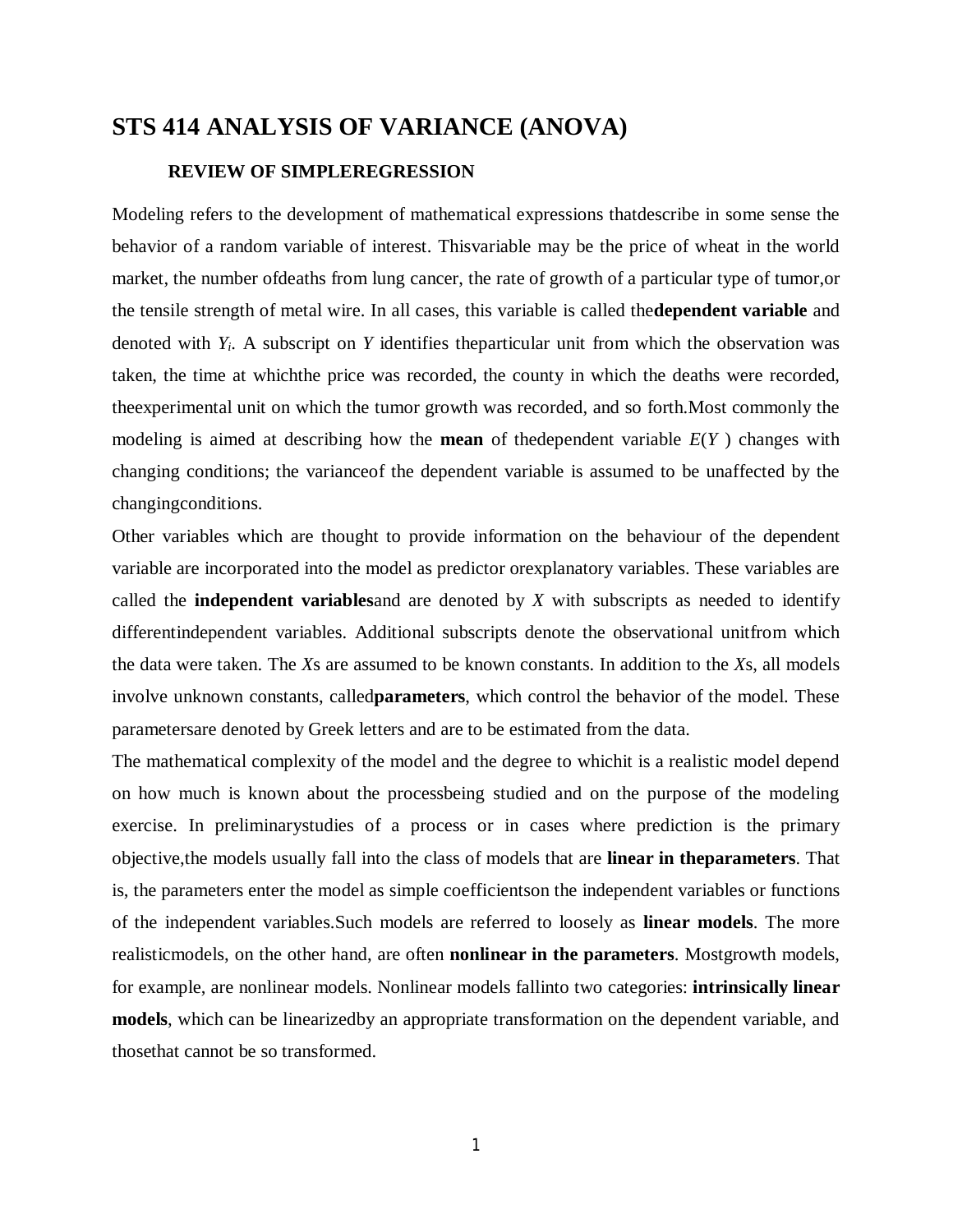#### **The Linear Model and Assumptions**

The simplest linear model involves only one independent variable and states that the true mean of the dependent variable changes at a constant rateas the value of the independent variable increases or decreases. Thus, the functional relationship between the true mean of  $Y_i$ , denoted by  $E(Y_i)$ , and $X_i$  is the equation of a straight line:

$$
E(Y_i) = \beta_0 + \beta_1 X_i.
$$

 $\beta_0$  is the intercept, the value of  $E(Y_i)$  when  $X = 0$ , and  $\beta_1$  is the slope of the line, the rate of change in *E*(*Yi*) per unit change in *X.*

The observations on the dependent variable *Yi*are assumed to be random observations from populations of random variables with the mean of eachpopulation given by  $E(Y_i)$ . The deviation of an observation  $Y_i$ from itspopulation mean  $E(Y_i)$  is taken into account by adding a random error e*i*to give the statistical model

$$
Y_i = \beta_0 + \beta_1 X_i + e_i.
$$

The subscript *i* indicates the particular observational unit,  $i = 1, 2, \ldots, n$ . The  $X_i$  are the *n* observations on the independent variable and are assumedto be measured without error. That is, the observed values of *X* are assumedto be a set of known constants. The *Yi*and *Xi*are paired observations; bothare measured on every observational unit.

The random errors e<sub>i</sub>have zero mean and are assumed to have commonvariance  $\sigma^2$  and to be pairwise independent. Since the only random elementin the model is e*i*, these assumptions imply that the *Y*<sub>*i*</sub>also have commonvariance  $\sigma^2$  and are pairwise independent. For purposes of making testsof significance, the random errors are assumed to be normally distributed,which implies that the *Yi*are also normally distributed. The random errorassumptions are frequently stated as

$$
e_i \sim NID(0, \sigma^2),
$$

where NID stands for "normally and independently distributed." The quantitiesin parentheses denote the mean and the variance, respectively, of thenormal distribution.

#### **Least Squares Estimation**

The simple linear model has two parameters $\beta_0$  and  $\beta_1$ , which are to beestimated from the data. If there were no random error in *Yi*, any two datapoints could be used to solve explicitly for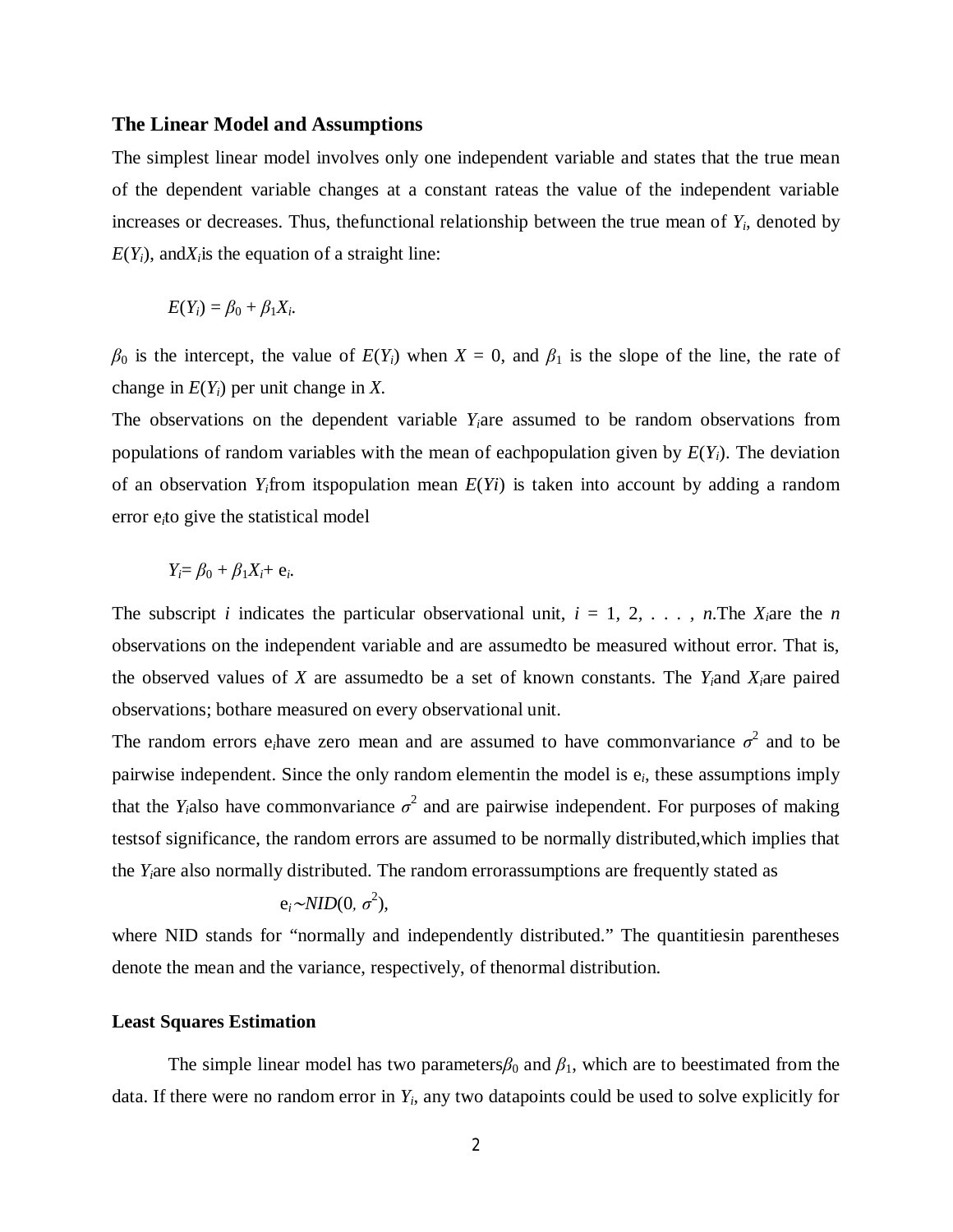the values of the parameters.The random variation in *Y*, however, causes each pair of observed datapoints to give different results. (All estimates would be identical only if theobserved data fell exactly on the straight line.) A method is needed thatwill combine all the information to give one solution which is "best" bysome criterion.

The **least squares estimation procedure** uses the criterion that the solution must give the smallest possible sum of squared deviations of the observed  $Y_i$  from the estimates of their true means provided by the solution. Let  $\beta_0$  and  $\beta_1$  be numerical estimates of the parameters  $\beta_0$  and  $\beta_1$ , respectively, and let

$$
\hat{Y}_i = \hat{\beta}_0 + \hat{\beta}_1 X_i
$$

be the estimated mean of Y for each  $X_i$ ,  $i = 1, \ldots, n$ . Note that  $\hat{Y}_i$  is obtained by substituting the estimates for the parameters in the functional form of the model relating  $E(Y_i)$  to  $X_i$ . The least squares principlechooses  $\hat{\beta}_0$  and  $\hat{\beta}_1$  that minimize the sum of squares of the residuals, SS(Res):

$$
SS(Re s) = \sum_{i=1}^{n} (Y_i - \hat{Y}_i)^2
$$

$$
= \sum e_i^2
$$

wheree<sub>i</sub>=  $(Y_i - \hat{Y}_i)$  is the observed residual for the *ith* observation. The summation indicated by  $\sum$  is over all observations in the data set as indicated by the index of summation,  $i = 1$  to *n*. (The index of summation is omitted when the limits of summation are clear from the context.) The estimators for  $\beta_0$  and  $\beta_1$  are obtained by using calculus to find thevalues that minimize SS(Res). The derivatives of SS(Res) with respect to  $\hat{\beta}_0$  and  $\hat{\beta}_1$  in turn are set equal to zero. This gives two equations in twounknowns called the **normal equations**:

$$
n(\hat{\beta}_0) + (\sum X_i)\hat{\beta}_1 = \sum Y_i
$$
  

$$
(\sum X_i)\hat{\beta}_0 + (\sum X_i^2)\hat{\beta}_1 = \sum X_iY_i.
$$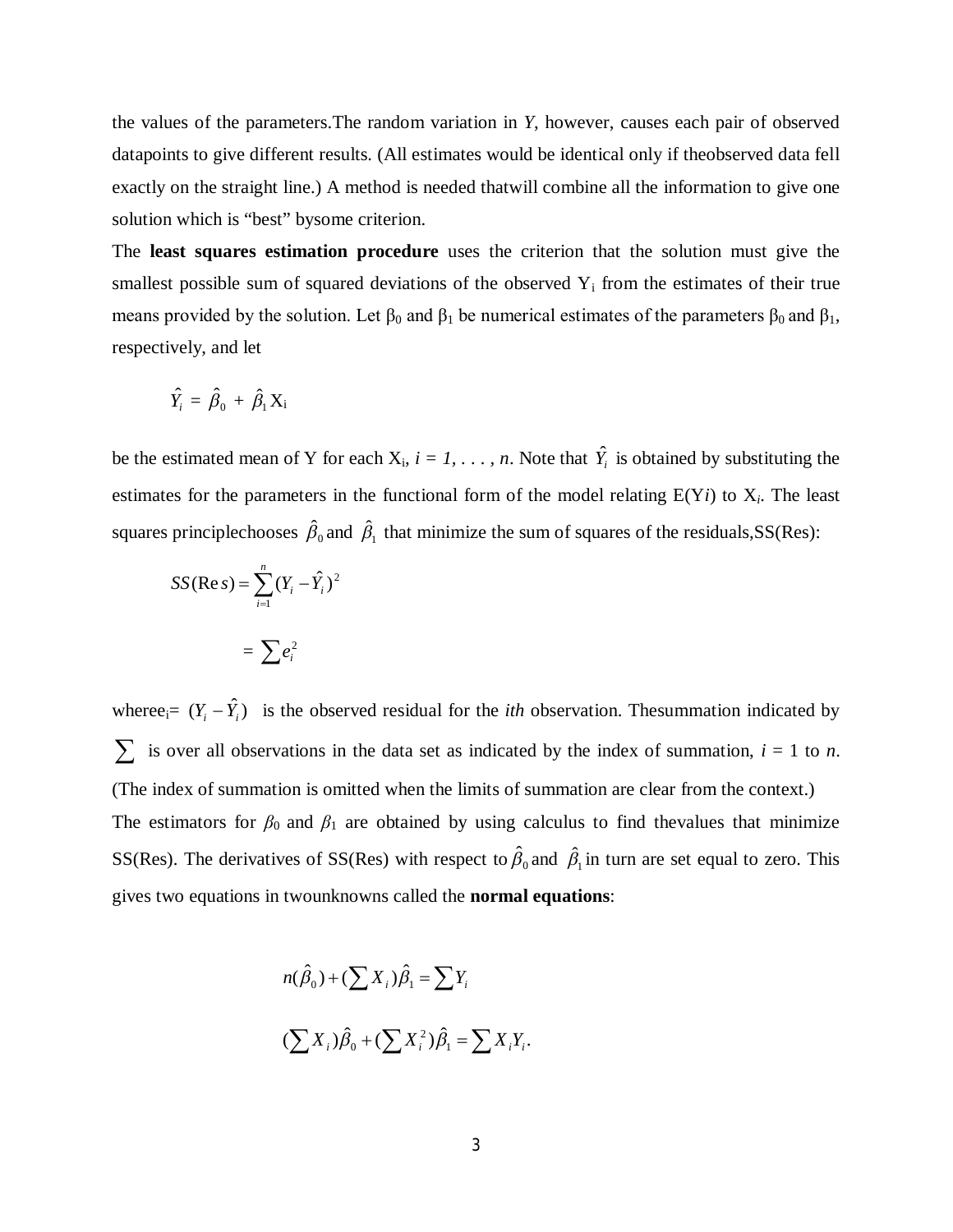Solving the normal equations simultaneously for  $\hat{\beta}_0$  and  $\hat{\beta}_1$  gives the estimates

of*β*0 and *β*1as

$$
\hat{\beta}_1 = \frac{\sum (X_i - \overline{X})(Y_i - \overline{Y})}{\sum (X_i - \overline{X})^2} = \frac{\sum x_i y_i}{\sum x_i^2}
$$

$$
\hat{\beta}_0 = \overline{Y} - \hat{\beta}_1 \overline{X}.
$$

Note that  $x_i = (X_i - \overline{X})$  and  $y_i = (Y_i - \overline{Y})$  denote observations expressedas deviations from their sample means  $\overline{X}$  and  $\overline{Y}$ , respectively. The more convenient forms for hand computation of sums of squares and sums ofproducts are

$$
\sum x_i^2 = \sum X_i^2 - \frac{(\sum X_i)^2}{n}
$$

$$
\sum x_i y_i = \sum X_i Y_i - \frac{(\sum X_i)(\sum Y_i)}{n}
$$

Thus, the computational formula for the slope is

$$
\hat{\beta}_1 = \frac{\sum X_i Y_i - \frac{(\sum X_i)(\sum Y_i)}{n}}{\sum X_i^2 - \frac{(\sum X_i)^2}{n}}
$$

These estimates of the parameters give the regression equation

$$
\hat{Y}_i = \hat{\beta}_0 + \hat{\beta}_1 X_i
$$

#### **ANALYSIS OF VARIANCE (ANOVA)**

Analysis of Variance (ANOVA) was introduced by Sir Ronald Fisher and is essentially an arithmetic process for partitioning a total sum of squares into components associated with recognized source of variation. It has been used to advantage in all fields of research where data are measured quantitatively. Suppose in an industrial experiment that an engineer is interested in how the mean absorption of moisture in concrete varies among 5 different concrete aggregate.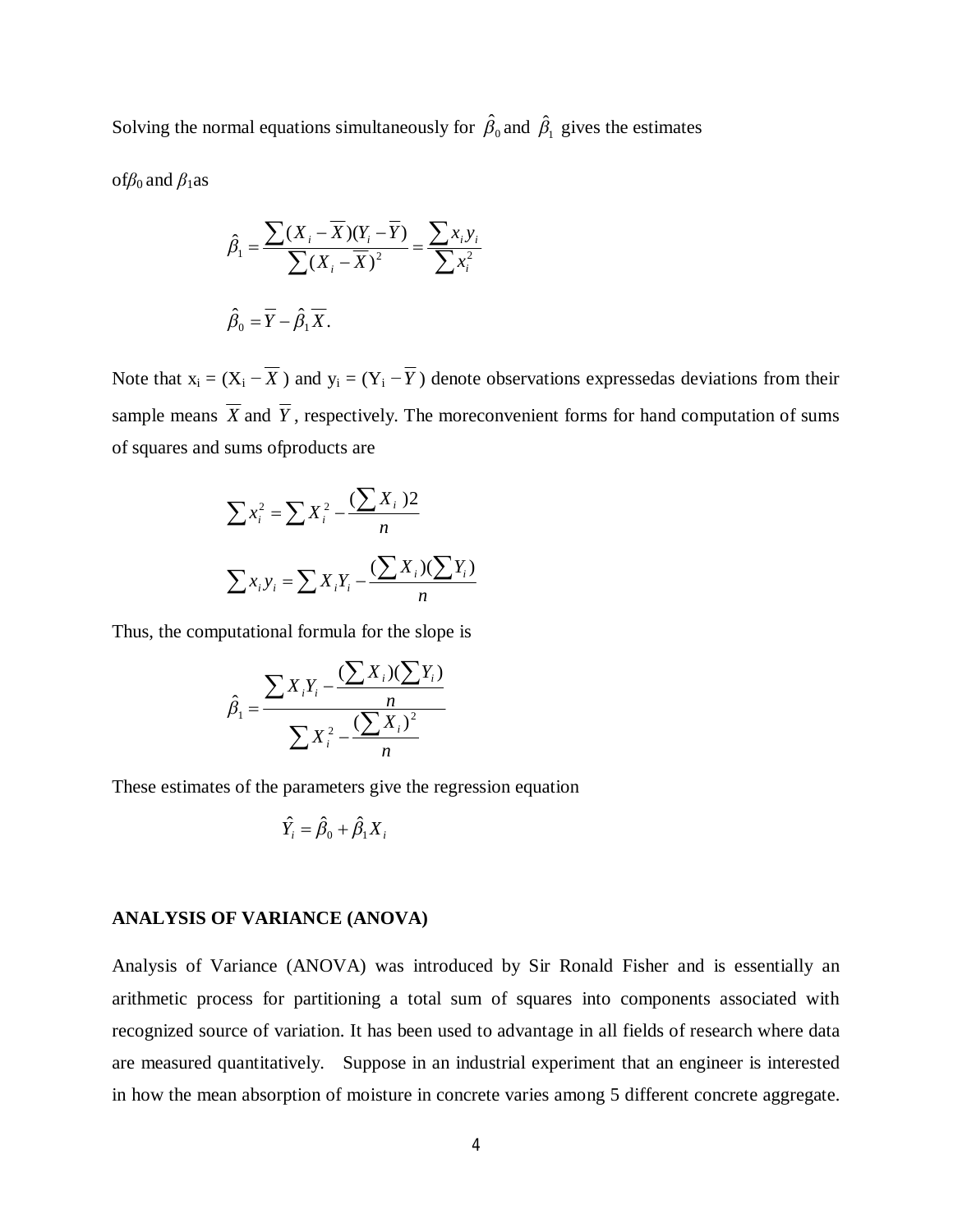The samples are exposed to moisture for 48 hours. It decided that 6 tested. The data are presented in Table 1.

The model for this situation is considered as follows. There are 6 observations taken from each of 5 populations with means  $\mu_1, \mu_2, ..., \mu_5$ , respectively. We may wish to test

$$
H_0: \mu_1 = \mu_2 = ... = \mu_5,
$$

 $H_1$ : At least two of the means are not equal.

| <b>Aggregate:</b> |        | ↑      | 3      | 4      |        |        |
|-------------------|--------|--------|--------|--------|--------|--------|
|                   | 551    | 595    | 639    | 417    | 563    |        |
|                   | 457    | 580    | 615    | 449    | 631    |        |
|                   | 450    | 508    | 511    | 517    | 522    |        |
|                   | 731    | 583    | 573    | 438    | 613    |        |
|                   | 499    | 633    | 648    | 415    | 656    |        |
|                   | 632    | 517    | 677    | 555    | 679    |        |
| Total             | 3320   | 3416   | 3663   | 2791   | 3664   | 16,854 |
| Mean              | 553.33 | 569.33 | 610.50 | 465.17 | 610.67 | 561.80 |

In addition, we may be interested in making individual comparisons among these 5 population means.

#### **Two Sources of Variability in the Data**

In the ANOVA procedure, it is assumed that whatever variation exist between the aggregate average is attributed to (1) variation in absorption among observations within aggregate types, and (2) variation due to aggregate type, that is, dueto differences in the chemical composition of the aggregates. The within aggregate variation is, of course, brought about by various causes. Perhaps humidity and temperature conditions were kept entirely constant throughout the experiment. It is possible that there was a certain amount of heterogeneity in the batches of raw materials that were used. At any rate, we shall consider the within sample variation to be chance or random variation, and part of the goal of the ANOVA is to determine if the differences among the 5 sample means are what we would expect due to random variation alone.

Many pointed questions appear at this stage concerning the preceding problem. For example, how many samples must be tested for each aggregate? This is a question that continually haunts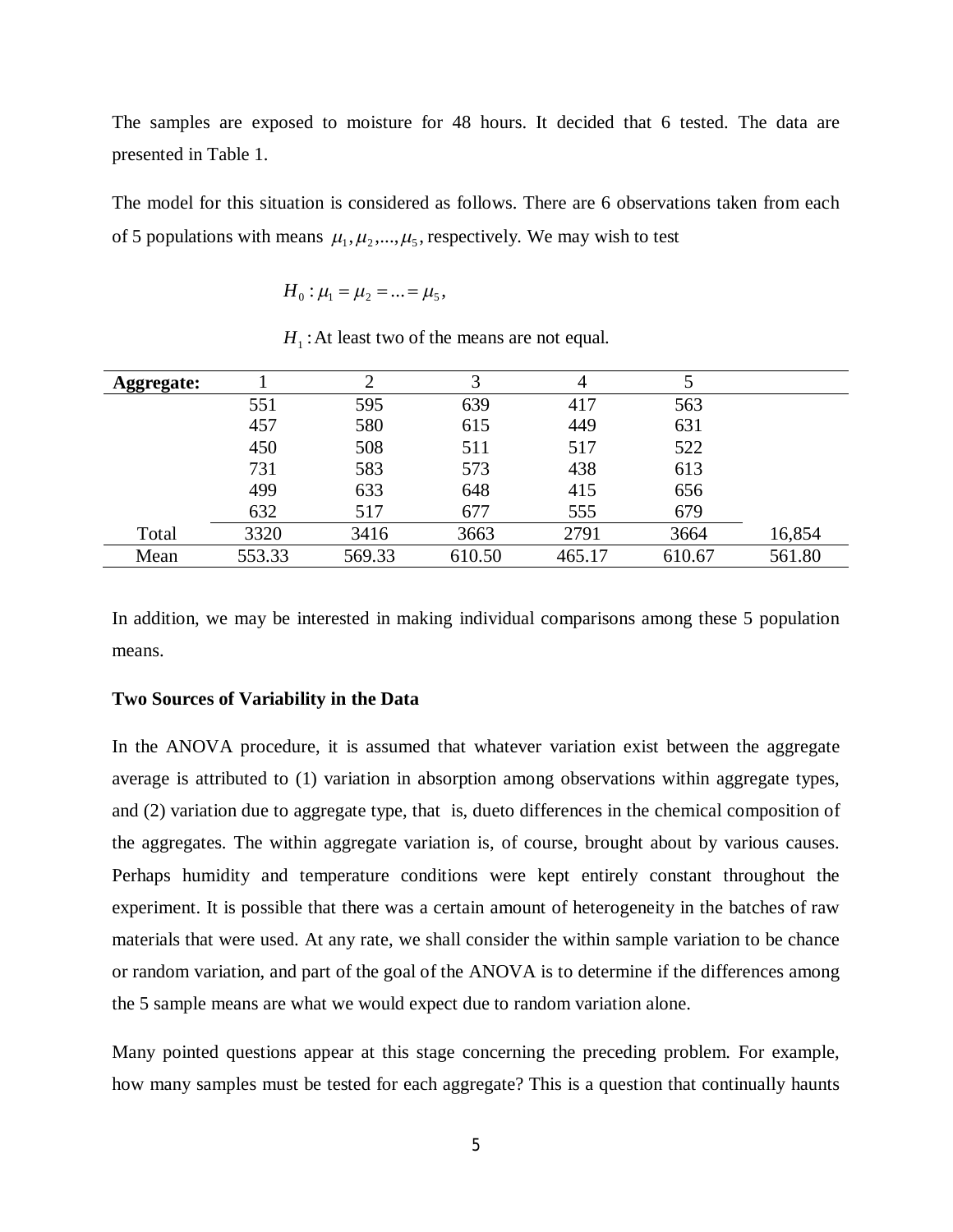the practitioner. In addition, what if the within sample variation is so large that it is difficult for a statistical procedure to detect the systematic differences? Can we systematically control extraneous sources of variation and thus remove them from portion we call random variation? We shall attempt to answer these and other questions in this course.

#### **Completely Randomized Design (One-Way ANOVA)**

Random samples of size *n* are selected from each of *k*populations. The *k*different populations are classified on the basis of a single criterion such as different treatments or groups. Today the term treatment is used generally to refer to the various classifications, whether they are different aggregates, different analysts, different fertilizers, or different regions of the country.

#### **Assumptions and Hypotheses in One-Way ANOVA**

It is assumed that the *k*populations are independent and normally distributed with means  $\mu_1, \mu_2, ..., \mu_k$  and common variance  $\sigma^2$ . These assumptions are made more palatable by randomization. We wish to derive appropriate methods for testing the hypothesis

$$
H_0: \mu_1 = \mu_2 = \ldots = \mu_k
$$

 $H_1$ : At least two of the means are not equal.

Let  $y_{ij}$  denote the  $j^{th}$  observation from the  $i^{th}$  treatment and arrange the data as in Table 2. Here, *Y*<sub>*i*</sub>. is the total of all observations in the sample from the *i*<sup>th</sup> treatment,  $y_i$  is the mean of all observations in the sample from the  $i^h$  treatment,  $Y_i$  is the total of all *nk* observations, and  $\overline{y_i}$  is the mean of all *nk* observations.

### **Model for One-Way ANOVA**

Each observation may be written in the form

$$
Y_{ij} = \mu_i + \varepsilon_{ij},
$$

where  $\varepsilon_{ij}$  measures the deviation of the  $j^{th}$  observation of the  $i^{th}$  sample from the corresponding treatment mean. The  $\varepsilon_{ij}$  -term represents random error and plays the same role as the error terms in the regression models. An alternative and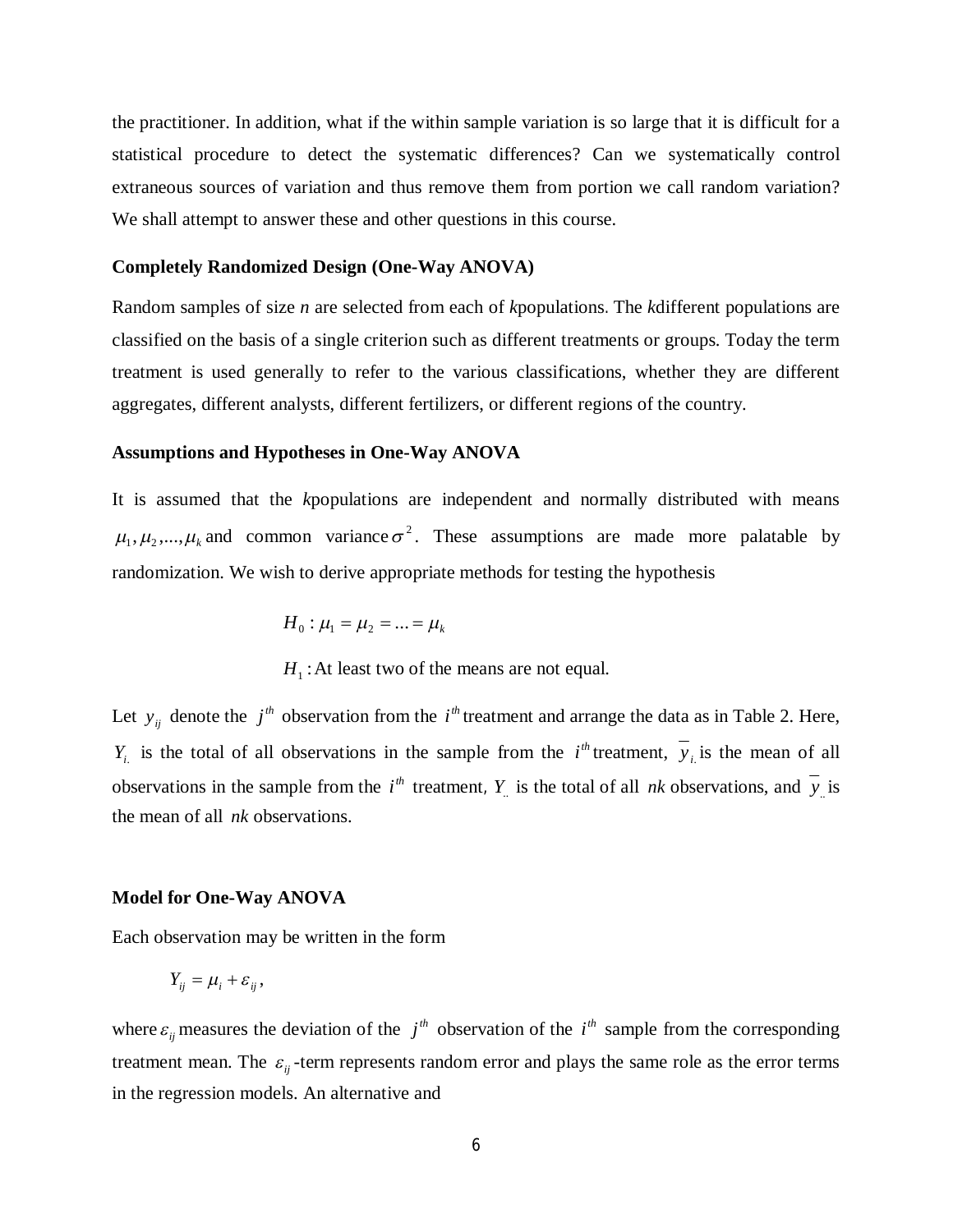Table 2. *k*Random Samples

| <b>Treatment</b> | $\mathbf 1$            | $\overline{2}$ | $\bullet$      | $\bullet$                         | $\bullet$ | $\mathbf{I}$ | $\bullet$                    | $\bullet$          | $\bullet$               | $\boldsymbol{k}$ |              |
|------------------|------------------------|----------------|----------------|-----------------------------------|-----------|--------------|------------------------------|--------------------|-------------------------|------------------|--------------|
|                  | $y_{11}$               | $y_{21}$       | $\cdot$        | $\sim$                            | $\sim$    | $y_{i1}$     | $\bullet$                    | $\bullet$          | $\bullet$               | $y_{k1}$         |              |
|                  | $y_{12}$               | $y_{22}$       | $\bullet$      | $\bullet$                         | $\bullet$ | $y_{i2}$     | $\bullet$                    | $\bullet$          | $\bullet$               | $y_{k2}$         |              |
|                  | $\bullet$              | $\cdot$        |                |                                   |           |              |                              |                    |                         | $\bullet$        |              |
|                  | $\bullet$<br>$\bullet$ | ٠<br>$\bullet$ |                |                                   |           |              |                              |                    |                         | $\cdot$<br>٠     |              |
|                  | $y_{1n}$               | $y_{2n}$       | $\sim 100$     | and the state of the state of the |           | $y_{in}$     | and the company of the state | and the control of |                         | $y_{kn}$         |              |
| Total            | $Y_1$                  | $Y_{2}$        | $\bullet$      | $\bullet$                         | $\sim$    | $Y_{i.}$     | $\bullet$                    | $\sim$             | $\sim 100$ km $^{-1}$   | $Y_{k.}$         | Y            |
| Mean             | $y_{1}$                | $y_{2}$        | $\blacksquare$ | $\sim$                            | $\sim$    | $y_i$        | $\bullet$                    | $\bullet$          | $\sim 100$ km s $^{-1}$ | $y_{k.}$         | $y_{\ldots}$ |

Preferred form of this equationis obtained by substituting  $\mu_i = \mu + \alpha_i$ , subject to the constraint  $\sum_{i=1} \alpha_i =$ *k i i* 1  $\alpha_i = 0$ . Hence we may write

$$
Y_{ij} = \mu + \alpha_i + \varepsilon_{ij},
$$

Where  $\mu$  is just the grand mean of all the  $\mu_i$ 's; that is,

$$
\mu = \frac{1}{k} \sum_{i=1}^k \mu_i,
$$

and  $\alpha_i$  is called the effect of the *i*<sup>th</sup> treatment.

The null hypothesis that the *k*population means are equal against the alternative that at least two of the means are unequal may now be replaced by the equivalent hypothesis.

$$
H_0: \alpha_1 = \alpha_2 = \ldots = \alpha_k = 0,
$$

 $H_1$ : At least two of the  $\alpha_i$ 's are not equal zero.

#### **Resolution of Total Variability into Components**

Our test will be based on a comparison of two independent estimates of the common population variance  $\sigma^2$ . These estimates will be obtained by partitioning the total variability of our data, designated by the double summation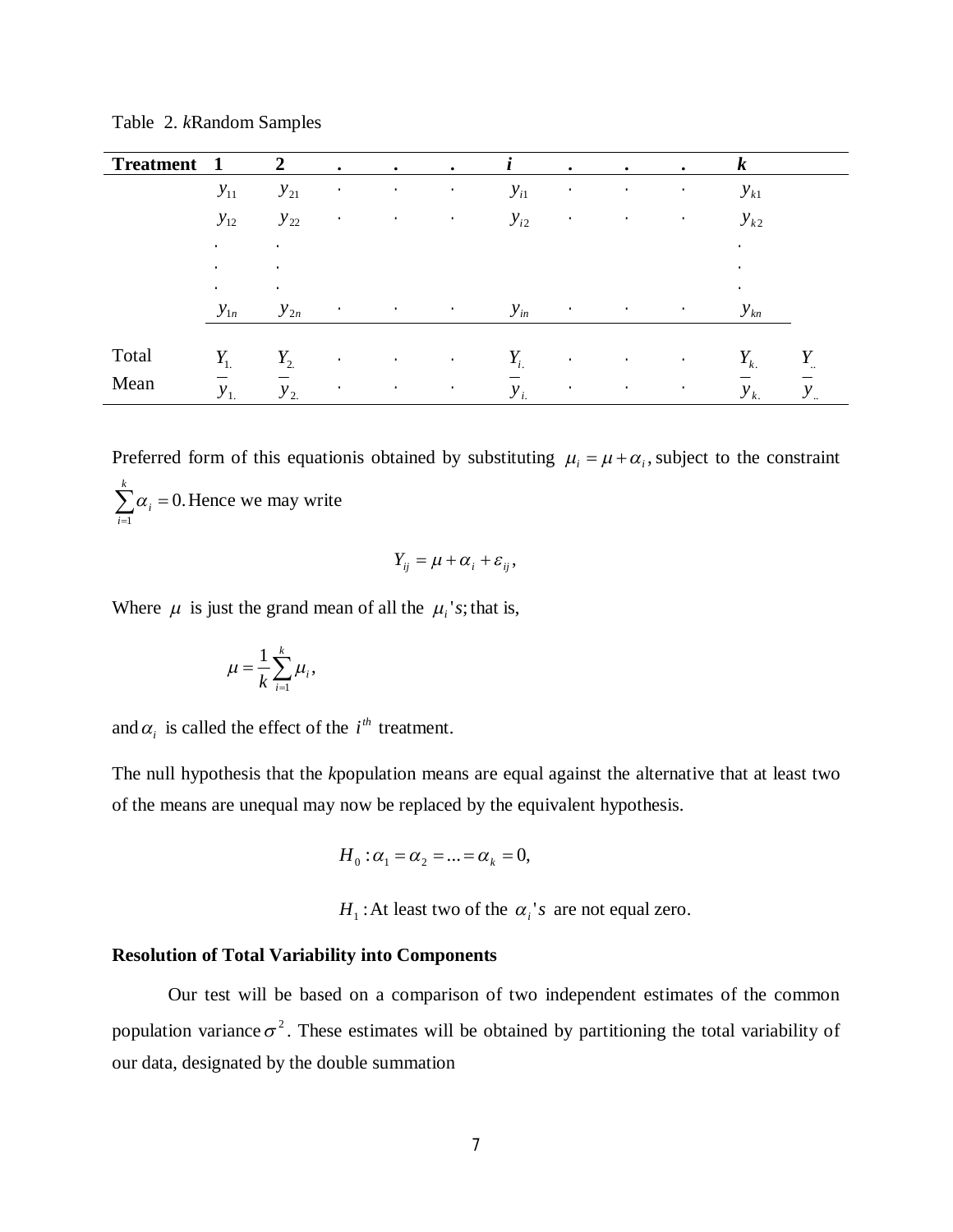$$
\sum_{i=1}^{k} \sum_{j=1}^{n} (y_{ij} - \overline{y}_{..})^2
$$

into two components.

*Theorem 13.1:* Sum-of-squares Identity

$$
\sum_{i=1}^{k} \sum_{j=1}^{n} (y_{ij} - \overline{y}_{..})^2 = n \sum_{i=1}^{k} (\overline{y}_{i.} - \overline{y}_{..})^2 + \sum_{i=1}^{k} \sum_{j=1}^{n} (y_{ij} - \overline{y}_{i.})^2
$$

It will be convenient in what follows to identify the terms of the sum-of-squares identify by the following notation:

#### **Three Important Measures of Variability**

$$
SST = \sum_{i=1}^{k} \sum_{j=1}^{n} (y_{ij} - \overline{y}_{..})^2 = \text{total sum of squares},
$$
  

$$
SSA = n \sum_{i=1}^{k} (\overline{y}_{i.} - \overline{y}_{..})^2 = \text{treatment sum of squares},
$$

$$
SSE = \sum_{i=1}^{8} \sum_{j=1}^{8} (y_{ij} - \overline{y}_{i.})^2
$$
 = error sum of squares,

The sum-of squares identity can then be represented symbolically by the equation

$$
SST = SSA + SSE.
$$

## **F-Ratio for Testing Equality of Means**

When  $H_0$  is true, the ratio  $f = \frac{S_1}{s^2}$ 2 1 *s*  $f = \frac{s_1^2}{2}$  is a value of the random variable *F* having the *F*distribution with *k-1* and *k*(*n-1*) degrees of freedom. Since  $s_1^2$  overestimates  $\sigma^2$  when  $H_0$  is false, we have a one-tailed test with the critical region entirely in the right tail of the distribution.

The null hypothesis  $H_0$  is rejected at the  $\alpha$  – level of significance when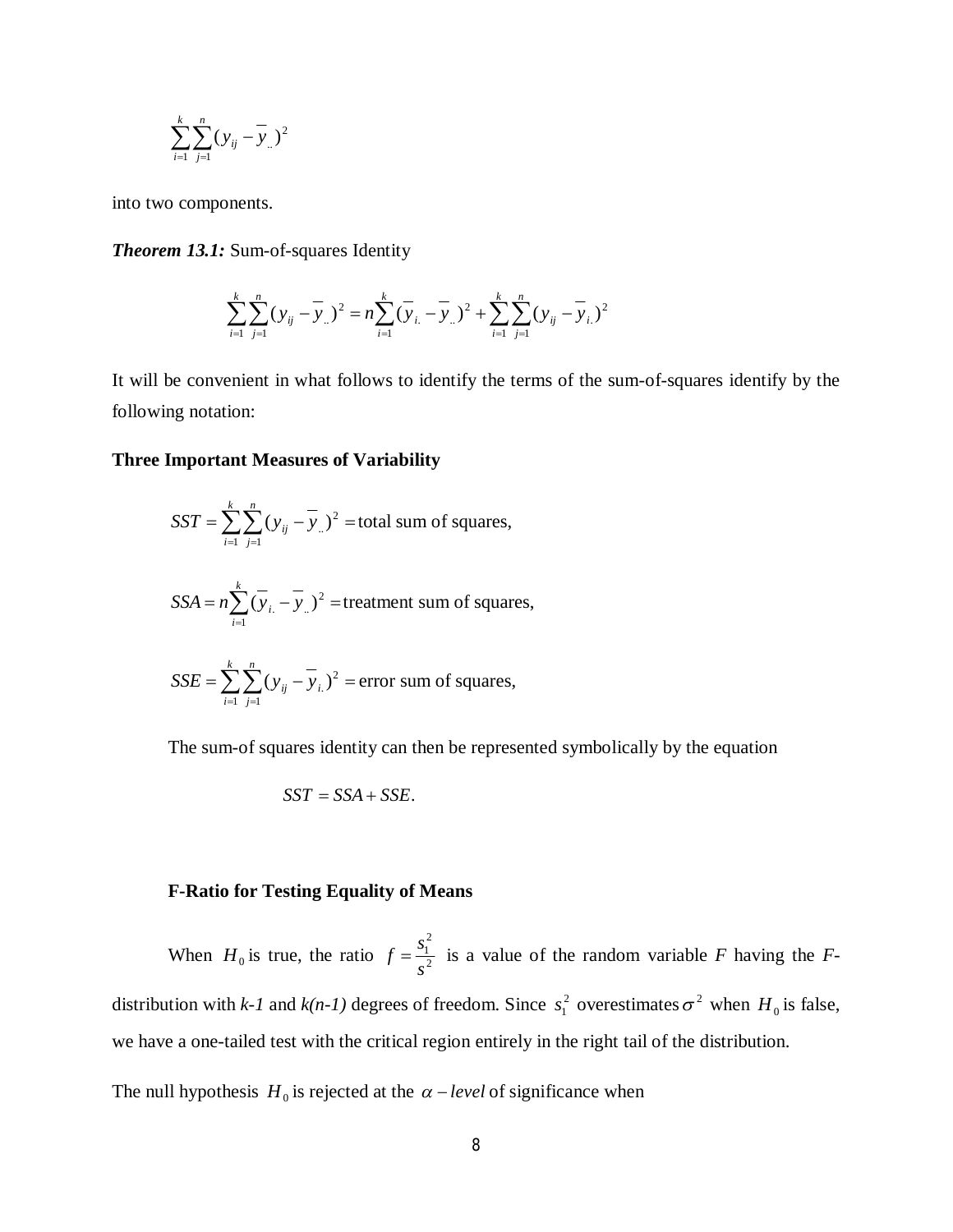$$
f > f_a[k-1, k(n-1)].
$$

Another approach, the P-value approach, suggests that the evidence in favour of or against  $H_0$  is

$$
P = P[f[k-1, k(n-1)] > f].
$$

The computations for ANOVA problem are usually summarized tabular form as shown in Table 3.

| of  <br>Source | Sum of Squares | Degrees of Freedom | Mean Square          | Computed f          |
|----------------|----------------|--------------------|----------------------|---------------------|
| Variation      |                |                    |                      |                     |
| Treatments     | <b>SSA</b>     | $k-1$              | $\frac{SSA}{k-1}$    | $\frac{s_1^2}{s^2}$ |
| Error          | <b>SSE</b>     | $k(n-1)$           | $\frac{SSE}{k(n-1)}$ |                     |
| Total          | <b>SST</b>     | $Kn-1$             |                      |                     |

ANOVA for the One-Way ANOVA

Example 1. Test the hypothesis  $\mu_1 = \mu_2 = ... = \mu_5$  at the 0.05 level of significance for the data of Table 1 on absorption of moisture by various types of cement aggregates.

*Solution:*  $H_0: \mu_1 = \mu_2 = ... = \mu_5$ ,

 $H_1$ : At least two of the means are not equal.

 $\alpha = 0.05$  Critical region:  $f > 2.76$  with  $v_1 = 4$  and  $v_2 = 25$  degrees of freedom. The sum of squares computations give

SST=209,377 SSA=85,356 SSE=124,021.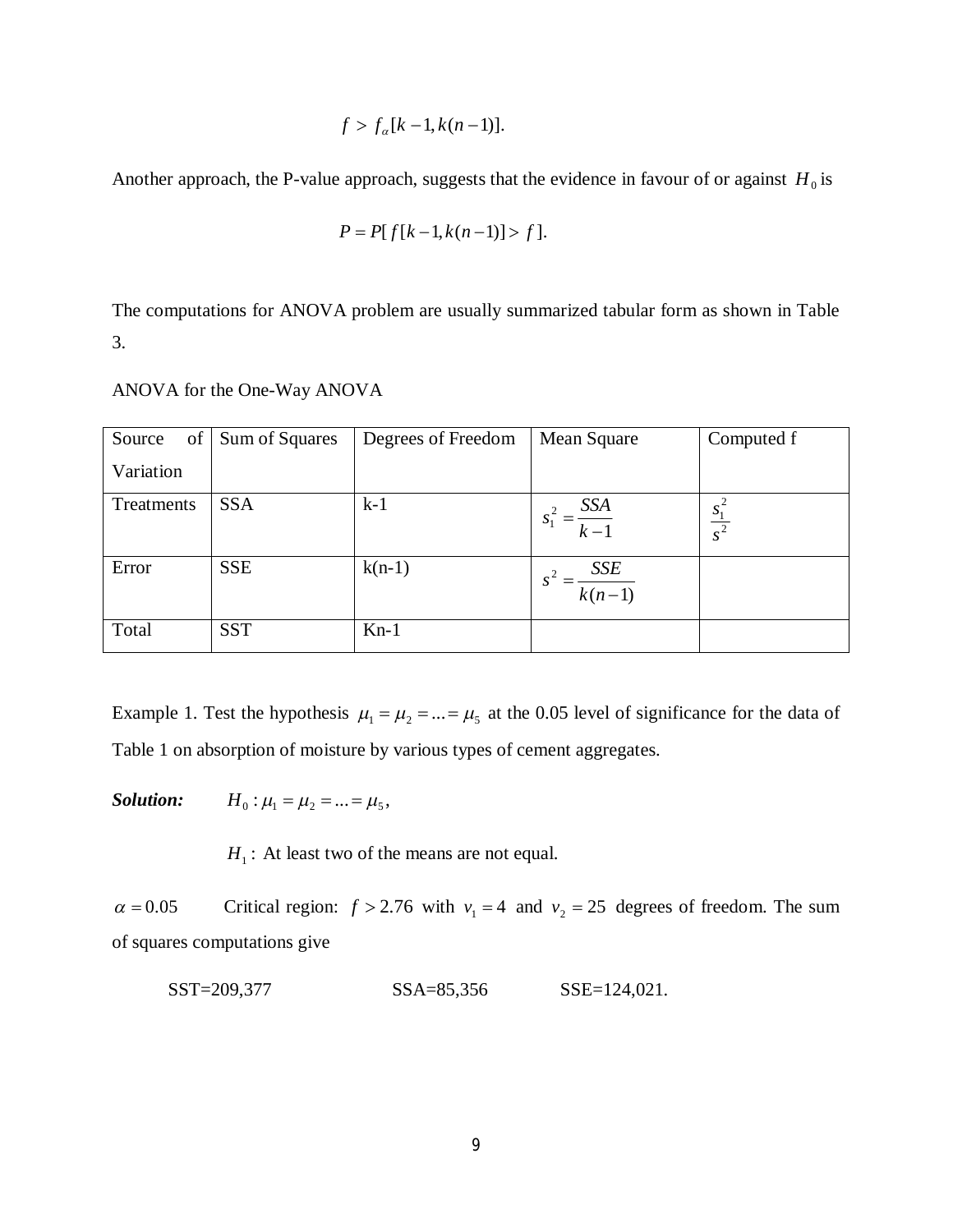| Source     | of Sum of Squares | Degrees of Freedom | Mean Square | Computed f |
|------------|-------------------|--------------------|-------------|------------|
| Variation  |                   |                    |             |            |
| Treatments | 85356.47          | 4                  | 21339.12    | 4.30       |
| Error      | 124020.33         | 25                 | 4960.81     |            |
| Total      | 209376.80         | 29                 |             |            |

Decision: Reject  $H_0$  and conclude that the aggregates do not have the same mean absorption.

## **Randomized Complete Block Designs**

A typical layout for the randomized complete block design (RCB) using 3 measurements in 4 blocks is as follows:

| <b>Block 1</b> | Block 2        | Block 3 | Block 4 |
|----------------|----------------|---------|---------|
| t <sub>2</sub> | ιı             | $t_3$   | $t_2$   |
| $t_1$          | $\iota_3$      | $t_2$   | τ,      |
| $t_3$          | $\mathsf{L}_2$ | U       | m<br>13 |

The t's denote the assignment to blocks of each of the 3 treatments. Of course, the true allocation of treatments to units within blocks is done at random. Once the experiment has been completed, the data can be recorded as in the following

| <b>Treatment Block</b> |          |             |          |               |
|------------------------|----------|-------------|----------|---------------|
|                        |          | $y_{12}$    | $y_{13}$ | 14            |
|                        | $y_{21}$ | $y_{22}$    | × 23     | $^{\rm v}$ 24 |
|                        | $y_{31}$ | $\chi_{32}$ | $y_{33}$ | Y 34          |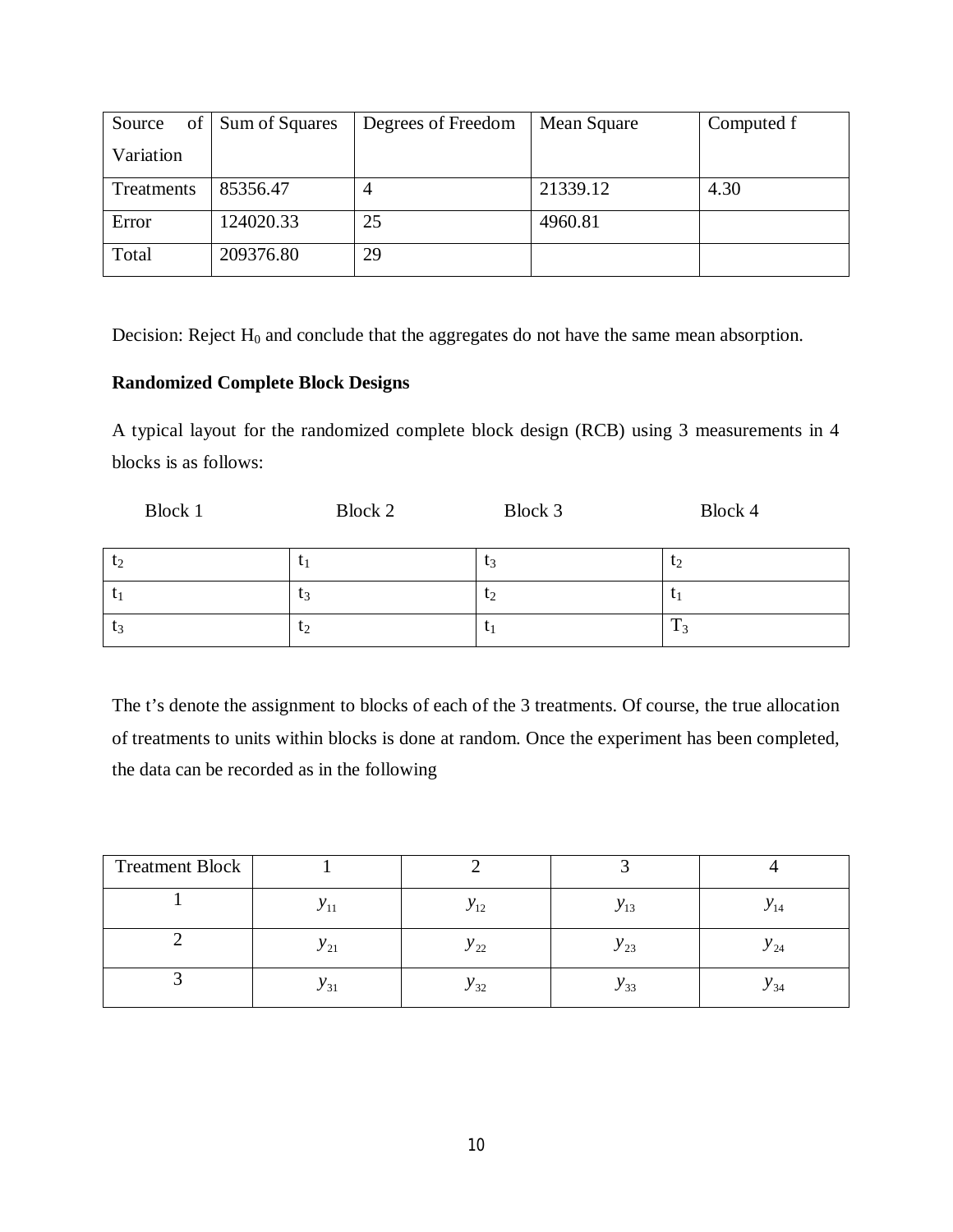where  $y_{11}$  represents the response obtained by using treatment 1 in block 1,  $y_{12}$  represents the response obtained by using treatment 1 in block 2, ... and  $y_{34}$  represents the response obtained by using treatment 3 in block4.

Let us now generalize and consider the case of *k*treatments assigned to *b*blocks. The data may summarized as shown in the  $k \times b$  rectangular array of Table 4. It will be assumed that the  $y_{ij}$ , *i=1,2,…,k* and *j=1,2,…,b,* are values of independent random variables having normal distributions with means  $\mu_{ij}$  and common variance  $\sigma^2$ .

Table 4.  $k \times b$  Array for the RCB Design

| Treatment      | $\mathbf{1}$ | $\overline{2}$ | $\ddot{\phantom{0}}$ | $\mathcal{L}^{\text{max}}$ | $\ddot{\phantom{a}}$                                                                       | j              |                            | $\mathbf{r} = \mathbf{r}$       | $\bf{B}$             | Total                | Mean         |
|----------------|--------------|----------------|----------------------|----------------------------|--------------------------------------------------------------------------------------------|----------------|----------------------------|---------------------------------|----------------------|----------------------|--------------|
| $\mathbf{1}$   | $y_{11}$     | $y_{12}$       | $\bullet$            | $\bullet$                  | $\bullet$                                                                                  | $y_{1j}$       | $\bullet$                  | $\sim$ $\sim$                   | $y_{1b}$             | $T_{1.}$             | $y_{1}$      |
| $\overline{2}$ | $y_{21}$     | $y_{22}$       | $\bullet$            | $\bullet$                  | $\bullet$                                                                                  | $y_{2j}$       | $\bullet$                  | $\bullet$                       | $y_{2b}$             | $T_{2}$              | $y_{2}$      |
| $\bullet$      |              |                |                      |                            | $\ddot{\phantom{0}}$                                                                       | $\bullet$      | $\ddot{\phantom{0}}$       | $\cdot$<br>$\bullet$            | $\ddot{\phantom{0}}$ |                      |              |
| $\bullet$      | $\bullet$    |                |                      |                            |                                                                                            |                |                            |                                 |                      |                      | $\bullet$    |
| $\bullet$      |              |                |                      |                            |                                                                                            | $\bullet$      |                            |                                 | $\ddot{\phantom{0}}$ |                      |              |
| I              | $y_{i1}$     | $y_{i2}$       | $\bullet$            | $\bullet$                  | $\bullet$                                                                                  | $y_{ij}$       | $\bullet$                  | $\bullet$<br>$\bullet$          | $y_{ib}$             | $T_{i.}$             | $y_i$        |
| $\bullet$      |              |                |                      |                            | $\ddot{\phantom{0}}$                                                                       | $\blacksquare$ | $\bullet$                  | $\ddot{\phantom{a}}$            | $\ddot{\phantom{0}}$ | $\ddot{\phantom{0}}$ | $\cdot$      |
| $\bullet$      |              |                |                      |                            |                                                                                            |                |                            |                                 |                      |                      | $\bullet$    |
|                |              |                |                      |                            |                                                                                            |                |                            |                                 |                      |                      |              |
| K              | $y_{k1}$     | $y_{k2}$       | $\bullet$            | $\bullet$                  | $\bullet$                                                                                  | $y_{kj}$       | $\bullet$                  | $\bullet$                       | $y_{kb}$             | $T_{k.}$             | $y_{k.}$     |
| Total          | $T_{.1}$     | $T_{.2}$       | $\ddot{\phantom{a}}$ | $\ddot{\phantom{a}}$       | $\mathcal{L}(\mathcal{L})$ and $\mathcal{L}(\mathcal{L})$ . The $\mathcal{L}(\mathcal{L})$ | $T_{j}$        | $\bullet$                  | $\overline{1}$ , $\overline{1}$ | $T_{b}$              | $T_{\perp}$          |              |
| Mean           | $y_{.1}$     | $y_{.2}$       | $\bullet$            | $\bullet$                  | $\blacksquare$                                                                             | $y_{i}$        | $\mathcal{O}(\mathcal{C})$ | $\bullet$ . $\bullet$           | $y_b$                |                      | $y_{\ldots}$ |

**Block**

Let  $\mu_i$  represent the average (rather than the total) of the *b* population means for the *ith*treatment. That is,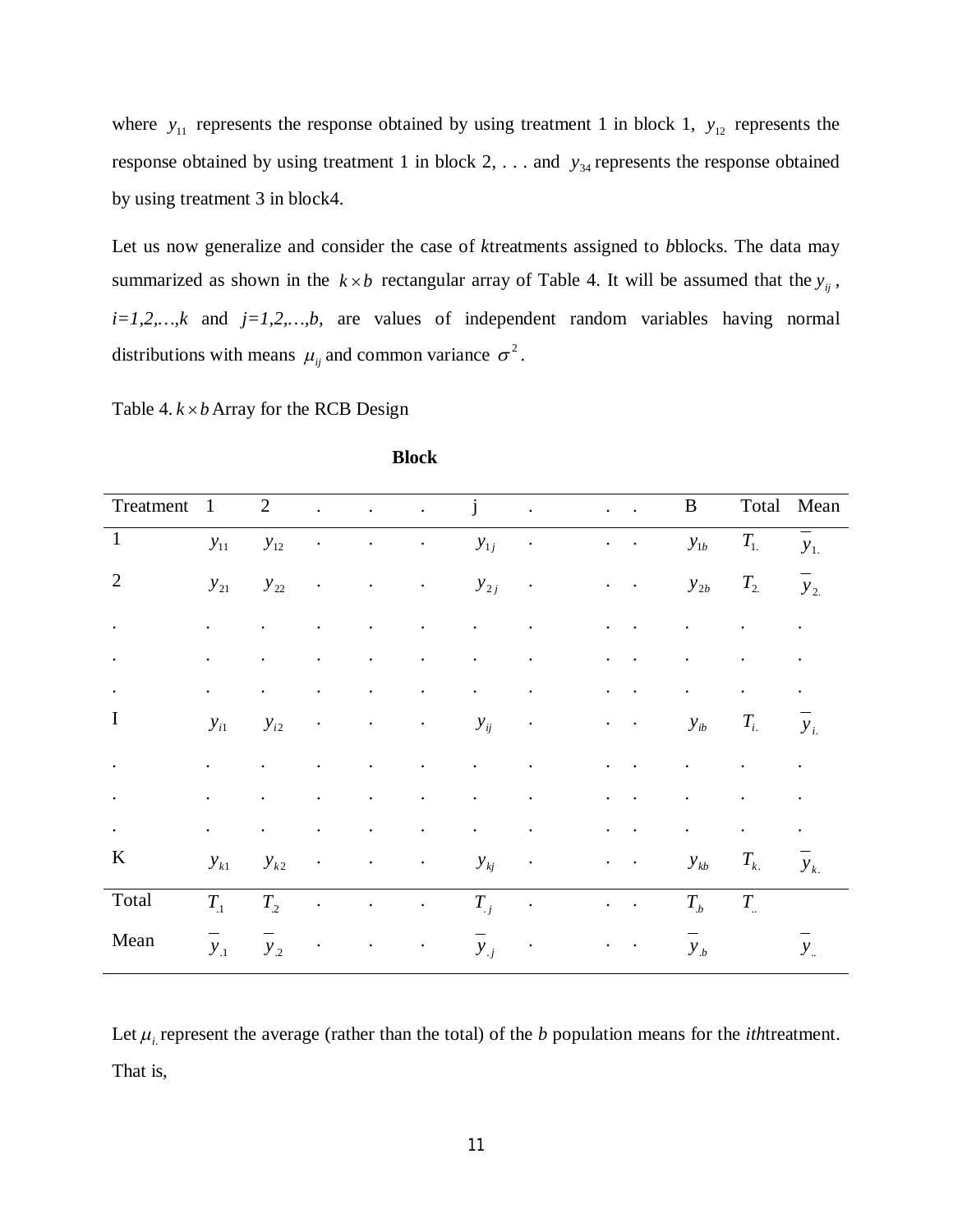$$
\mu_{i.}=\frac{1}{b}\sum_{j=1}^b\mu_{ij}.
$$

Similarly, the average of the population means for the *jth* block,  $\mu_{,j}$ , is defined by

$$
\mu_{.j}=\frac{1}{k}\sum_{i=1}^k\mu_{ij},
$$

and the average of the *bk* population means  $\mu$  is defined by

$$
\mu = \frac{1}{bk} \sum_{i=1}^{k} \sum_{j=1}^{b} \mu_{ij}.
$$

To determine if part of the variation is our observations is due to differences among the treatments, we consider the test

 $H_0 = \mu_1 = \mu_2 = ... = \mu$ ,  $H_1$ : The  $\mu_i$ 's are not all equal

### **Model for the RCB Design**

Each observation may be written in the form

$$
y_{ij} = \mu_{ij} + \varepsilon_{ij},
$$

where  $\varepsilon_{ij}$  measure the deviation of the observed value  $y_{ij}$  from the population mean  $\mu_{ij}$ . The preferred form of this equation is obtained by substituting

$$
\mu_{ij} = \mu + \alpha_i + \beta_j,
$$

where  $\alpha_i$  is, as before, the effect of the *ith* treatment and  $\beta_j$  is the effect of the *jth* block. It is assumed that the treatment and block effects are additive. Hence we may write

$$
\mathbf{y}_{ij} = \mu + \alpha_i + \beta_j + \varepsilon_{ij}.
$$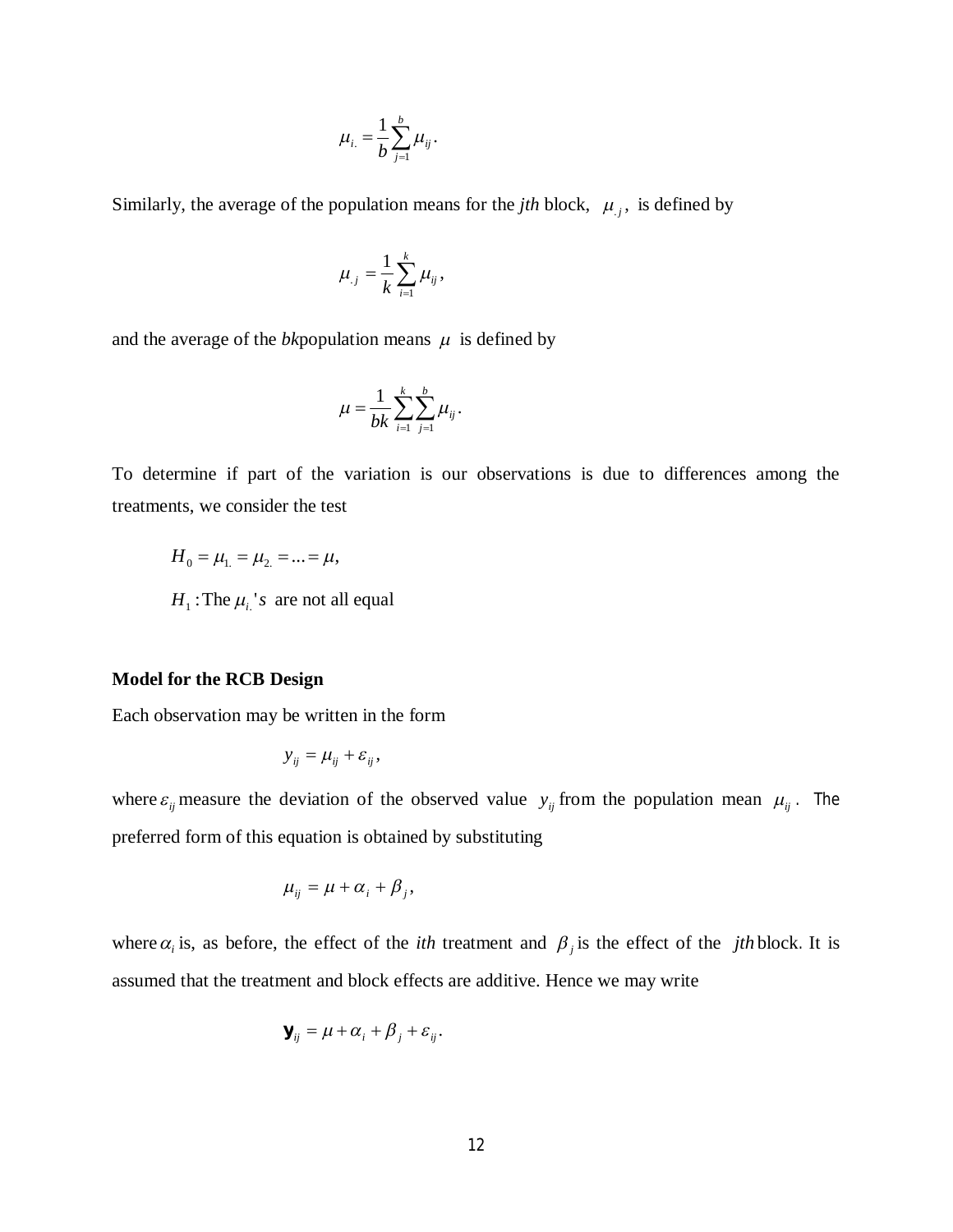The basic concept is much like that of the one way classification except that we must account in the analysis for the additional effect due to blocks, since we are now systematically controlling variation in two directions.

| of  <br>Source | Sum of Squares | Degrees of Freedom | Mean Square               | Computed f                |
|----------------|----------------|--------------------|---------------------------|---------------------------|
| Variation      |                |                    |                           |                           |
| Treatments     | <b>SSA</b>     | $k-1$              | $s_1^2 = \frac{SSA}{k-1}$ | $f_1 = \frac{s_1^2}{s^2}$ |
| <b>Blocks</b>  | <b>SSB</b>     | $b-1$              | $s_2^2 = \frac{SSA}{b-1}$ |                           |
| Error          | <b>SSE</b>     | $(k-1)(b-1)$       | $\frac{SSE}{(k-1)(b-1)}$  |                           |
| Total          | <b>SST</b>     | $kb-1$             |                           |                           |

ANOVA for the Randomized Complete Block Design

Example 2. Four different machines,  $M_1$ ,  $M_1$ ,  $M_3$  and  $M_4$ , are being considered for the assembling of a particular product. It is decided that 6 different operators are to be used in a randomized block experiment to compare the machines. The machines are assigned in a random order to each operator. The operation of the machines requires physical dexterity, and it is anticipated that there will be a difference among the operators in the speed with which they operate the machines (Table 5). The amount of time (seconds) were recorded for assembling the product:

Test the hypothesis  $H_0$ , at the 0.05 level significance, that the machines perform at the same mean rate of speed.

|  |  |  |  |  | Table 4: Time, in Seconds, to Assemble Product |  |
|--|--|--|--|--|------------------------------------------------|--|
|--|--|--|--|--|------------------------------------------------|--|

| <b>Machine</b> |      |      | ັ    |      |      |      | <b>Total</b> |
|----------------|------|------|------|------|------|------|--------------|
|                | 42.  | 39.3 | 39.6 | 39.9 | 42.9 | 43.6 | 247.8        |
| -              | 39.8 | 40.1 | 40.5 | 42.3 | 42.5 | 43.1 | 248.3        |

**Operator**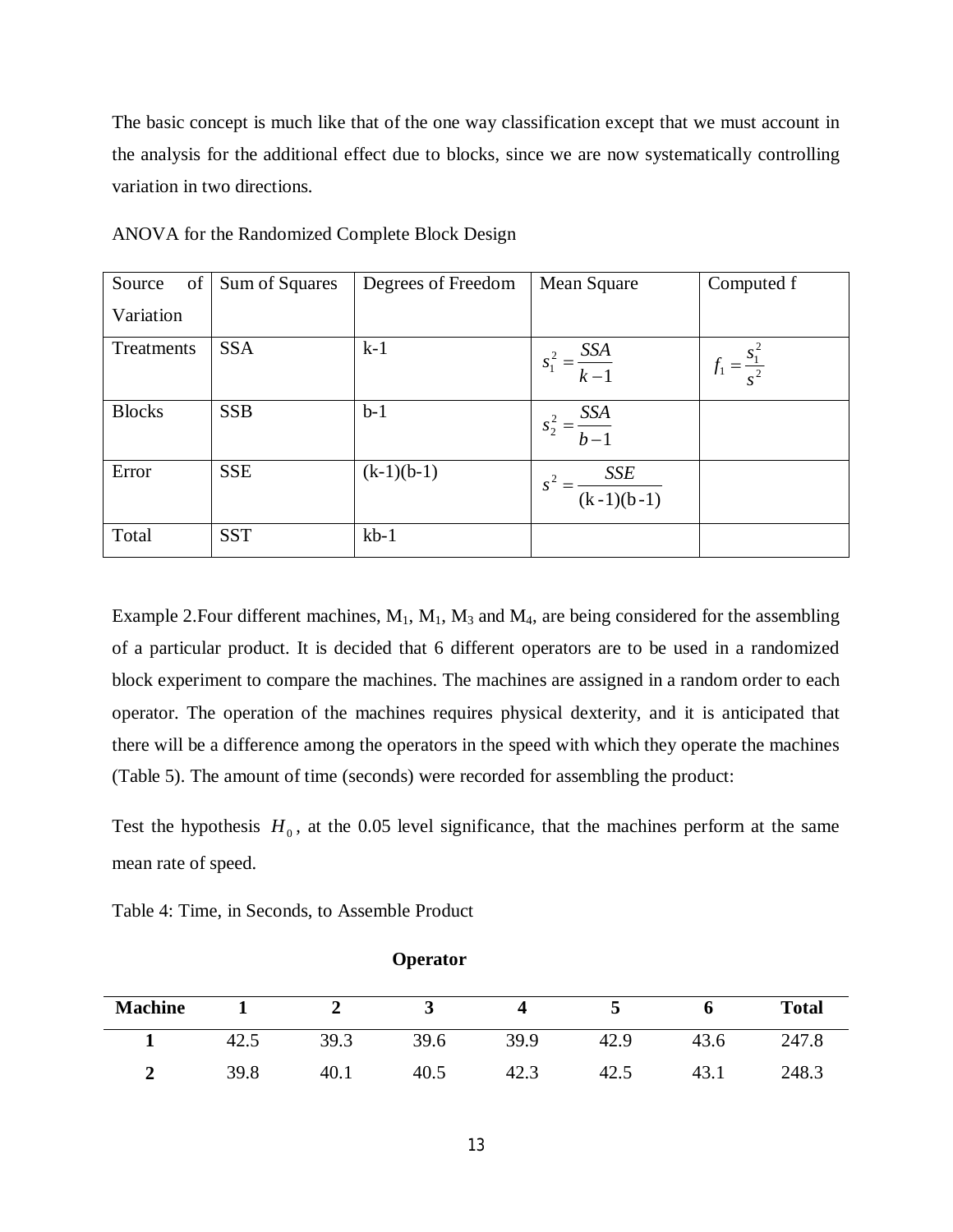| $\mathbf{R}$ | 40.2      | 40.5        | 41.3 | 43.4 | 44.9                     | 45.1 | 255.4 |
|--------------|-----------|-------------|------|------|--------------------------|------|-------|
| $\mathbf 4$  | 41.3 42.2 |             | 43.5 | 44.2 | 45.9                     | 42.3 | 259.4 |
| <b>Total</b> | 163.8     | 162.1 164.9 |      |      | 169.8 176.2 174.1 1010.9 |      |       |

 $Solution:$  $H_0: \alpha_1 = \alpha_2 = \alpha_3 = \alpha_4 = 0$  (machine effects are zero),

 $H_1$ : At least one of the  $\alpha_i$ 's is not equal to zero

Table5. ANOVA Table for Table 4

| <b>Source</b>    | of Sum of      | of<br><b>Degree</b> | <b>Mean</b> | <b>Computed</b> |
|------------------|----------------|---------------------|-------------|-----------------|
| variation        | <b>Squares</b> | Freedom             | square      |                 |
| Machines         | 15.93          | 3                   | 5.31        | 3.34            |
| <b>Operators</b> | 42.09          | 5                   | 8.42        |                 |
| Error            | 23.84          | 15                  | 1.59        |                 |
| Total            | 81.86          | 23                  |             |                 |

using 5% as at least an approximate yardstick, we conclude that the machines do not perform at the same mean rate of speed.

### **Latin Squares**

The randomized block design is very effective for reducing experimental error by removing one source of variation.Another designthat is particular useful in controlling two sources of variation, while reducing the required number of treatment combinations, is called the Latin square.Suppose that we are interested in the yields of 4 varieties of wheat using 4 different fertilizers over a period of 4 years. The total number of treatment combinations for a completely randomized design would be 64. By selecting the same number of categories for all three criteria of classification, we may select a Latin square design and perform the analysis of variance using the results of only 16 treatment combinations. A typical Latin square, selected at random from all possible  $4 \times 4$  squares, is the following:

#### **Column**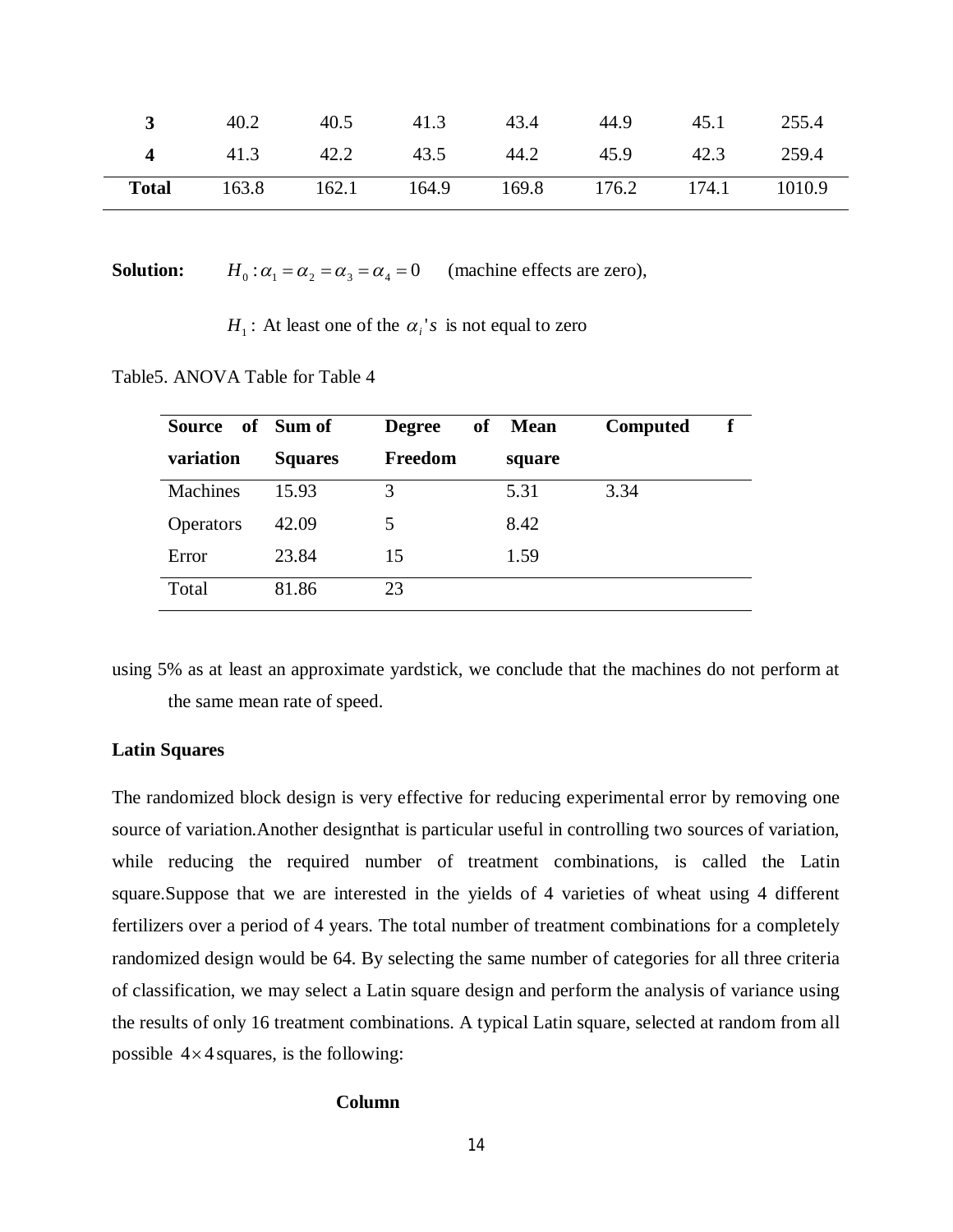| <b>Row</b> 1 2 3 4 |             |           |  |  |  |  |
|--------------------|-------------|-----------|--|--|--|--|
|                    | $1$ A B C D |           |  |  |  |  |
| 2                  |             | D A B C   |  |  |  |  |
| 3                  |             | $C$ D A B |  |  |  |  |
| 4                  |             | B C D A   |  |  |  |  |

The four letters, A, B,C, and D, represent the 4 varieties of wheat that are referred to as the treatments. The rows and columns, represented by the 4 fertilizers and the years, respectively, are the two sources of variation that we wish to control. We now see that each treatment occurs exactly once in each row and each column. With such a balanced arrangement the analysis of variance enables one to separate the variation due to the different fertilizers and different years from the error sum of squares and thereby obtain a more accurate test for differences in the yielding capabilities of the 4 varieties of wheat. When there is interaction present between any of the sources of variation, the f-values in the analysis of variance are no longer valid. In that case, the Latin square design would be inappropriate.

## **Generalization to the Latin Square**

We now generalized and consider an  $r \times r$  Latin squarewhere  $y_{ijk}$  denotes an observation in the *ith* row and  $j<sup>th</sup>$  column corresponding to *kth* letter. Note that once *i* and *j* are specified for a particular Latin square, we automatically know the letter given by  $k$ . For example, when  $i = 2$ and  $j = 3$  in the 4×4 Latin square, we have  $k = B$ . Hence k is a function of *i* and *j*. If  $\alpha_i$  and  $\beta$ <sub>*j*</sub> are the effects of the *ith* row and *j*<sup>th</sup> column,  $\tau$ <sub>k</sub> the effect of the *kth* treatment, the  $\mu$  the grand mean, and  $\varepsilon_{ijk}$  the random error, then we can write

$$
y_{ijk} = \mu + \alpha_i + \beta_j + \tau_k + \varepsilon_{ijk},
$$

where we impose the restrictions

$$
\sum_i \alpha_i = \sum_j \beta_i = \sum_k \tau_k = 0.
$$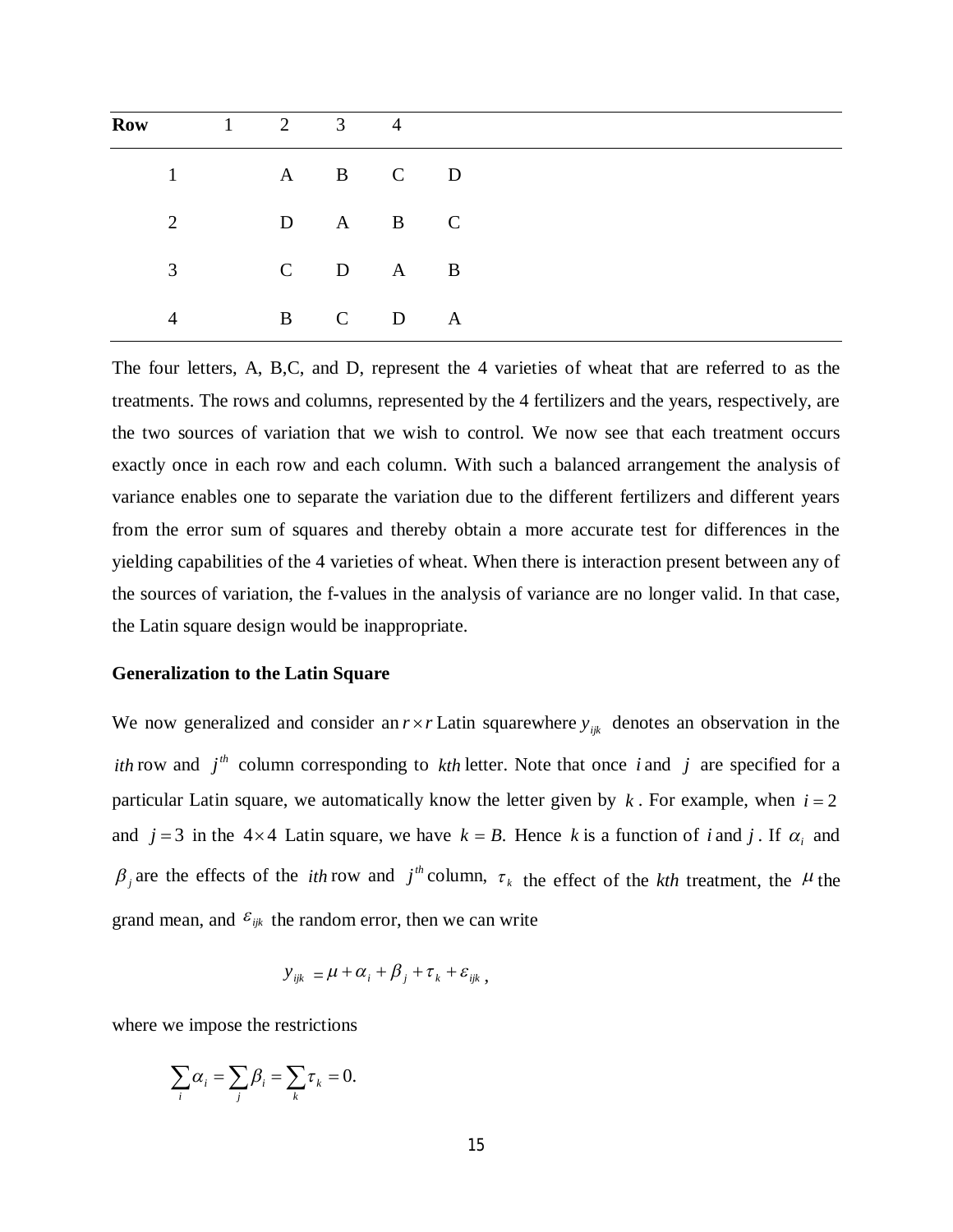As before, the  $y_{ijk}$  are assumed to be values of independent random variables having normal distributions with means

$$
\mu_{ijk} = \mu + \alpha_i + \beta_j + \tau_k
$$

And common variance  $\sigma^2$ . The hypothesis to be tested is as follows:

$$
H_0: \tau_1 = \tau_2 = ... = \tau_r = 0
$$

 $H_1$ : At least one of the  $\tau_i$ <sup>'</sup>s is not equal to zero.

The ANOVA (Table 6) indicates the appropriate F-test for treatments.

Table 4. ANOVA for an  $r \times r$  Latin Square

| Source of        | Sum of         | Degrees of   | <b>Mean</b>                      | <b>Computed</b>       |
|------------------|----------------|--------------|----------------------------------|-----------------------|
| <b>Variation</b> | <b>Squares</b> | Freedom      | <b>Square</b>                    | f                     |
| Rows             | <b>SSR</b>     | $r-1$        | $s_1^2 = \frac{SSR}{r-1}$        |                       |
| Columns          | <b>SSC</b>     | $r-1$        | $s_2^2 = \frac{SSC}{r-1}$        |                       |
| Treatments       | <b>SSTr</b>    | $r-1$        | $s_3^2 = \frac{SSTr}{r-1}$       | $f=\frac{s_3^2}{s^2}$ |
| Error            | <b>SSE</b>     | $(r-1)(r-2)$ | $s^{2} = \frac{SSE}{(r-1)(r-2)}$ |                       |
| Total            | <b>SST</b>     | $r^2-1$      |                                  |                       |

To illustrate the analysis of a Latin square design, let us return to the experiment where the letters A, B, C and D represent 4 represent 4 varieties of wheat; the rows represent 4 different fertilizers; and the columns account for 4 different years. The data in Table 5 are the yields for the 4 varieties of wheat, measured in kilograms per plot. It is assumed that the various sources variation do not interact. Using a 0.05 level of significance, test the hypothesis H<sub>0</sub>: There is no difference in the average yields of the 4 varieties of wheat.